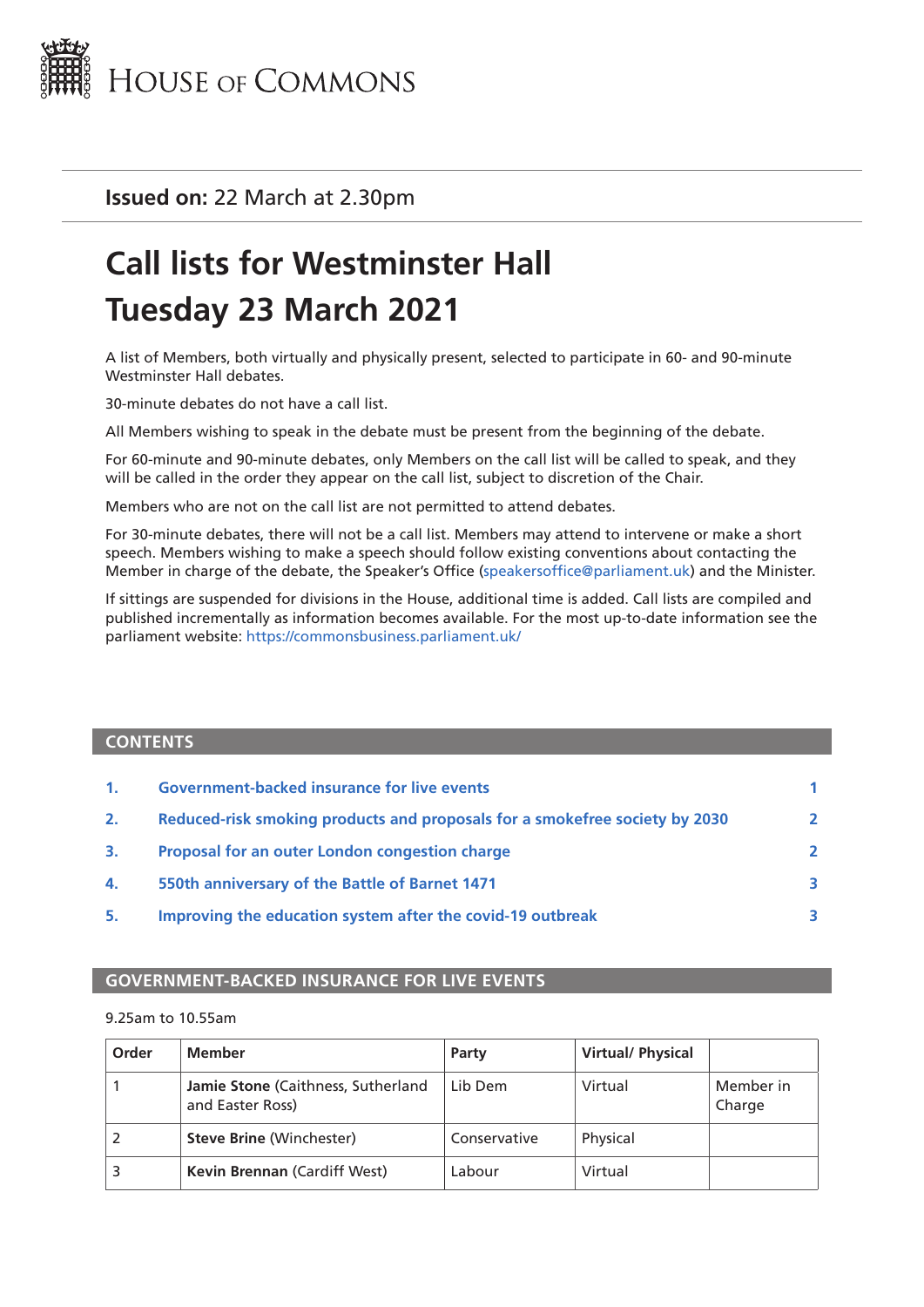<span id="page-1-0"></span>

| Order           | <b>Member</b>                                                 | Party        | <b>Virtual/Physical</b> |                            |
|-----------------|---------------------------------------------------------------|--------------|-------------------------|----------------------------|
| 4               | Virginia Crosbie (Ynys Môn)                                   | Conservative | Virtual                 |                            |
| 5               | <b>Sarah Olney (Richmond Park)</b>                            | Lib Dem      | Virtual                 |                            |
| 6               | <b>Bob Seely (Isle of Wight)</b>                              | Conservative | Virtual                 |                            |
| 7               | <b>Christine Jardine</b> (Edinburgh West)                     | Lib Dem      | Virtual                 |                            |
| 8               | Pete Wishart (Perth and North<br>Perthshire)                  | <b>SNP</b>   | Virtual                 | <b>SNP</b><br>Spokesperson |
| 9               | <b>Alison McGovern (Wirral South)</b>                         | Labour       | Virtual                 | Opposition<br>Spokesperson |
| 10 <sup>°</sup> | <b>Caroline Dinenage (Gosport)</b>                            | Conservative | Physical                | Minister                   |
| 11              | <b>Jamie Stone</b> (Caithness, Sutherland<br>and Easter Ross) | Lib Dem      | Virtual                 | Member in<br>Charge        |

### **REDUCED-RISK SMOKING PRODUCTS AND PROPOSALS FOR A SMOKEFREE SOCIETY BY 2030**

11.00am to 11.30am

### **PROPOSAL FOR AN OUTER LONDON CONGESTION CHARGE**

2.30pm to 4.00pm

| Order          | <b>Member</b>                                        | Party        | <b>Virtual/ Physical</b> |                            |
|----------------|------------------------------------------------------|--------------|--------------------------|----------------------------|
|                | Gareth Johnson (Dartford)                            | Conservative | Physical                 | Member in<br>Charge        |
| $\overline{2}$ | <b>Adam Holloway (Gravesham)</b>                     | Conservative | Virtual                  |                            |
| 3              | Crispin Blunt (Reigate)                              | Conservative | Virtual                  |                            |
| 4              | Gareth Bacon (Orpington)                             | Conservative | Virtual                  |                            |
| 5              | <b>Bob Blackman (Harrow East)</b>                    | Conservative | Virtual                  |                            |
| 6              | <b>Elliot Colburn (Carshalton and</b><br>Wallington) | Conservative | Virtual                  |                            |
| 7              | Sam Tarry (Ilford South)                             | Labour       | Physical                 | Opposition<br>Spokesperson |
| 8              | Rachel Maclean (Redditch)                            | Conservative | Physical                 | Minister                   |
| 9              | <b>Gareth Johnson (Dartford)</b>                     | Conservative | Physical                 | Member in<br>Charge        |